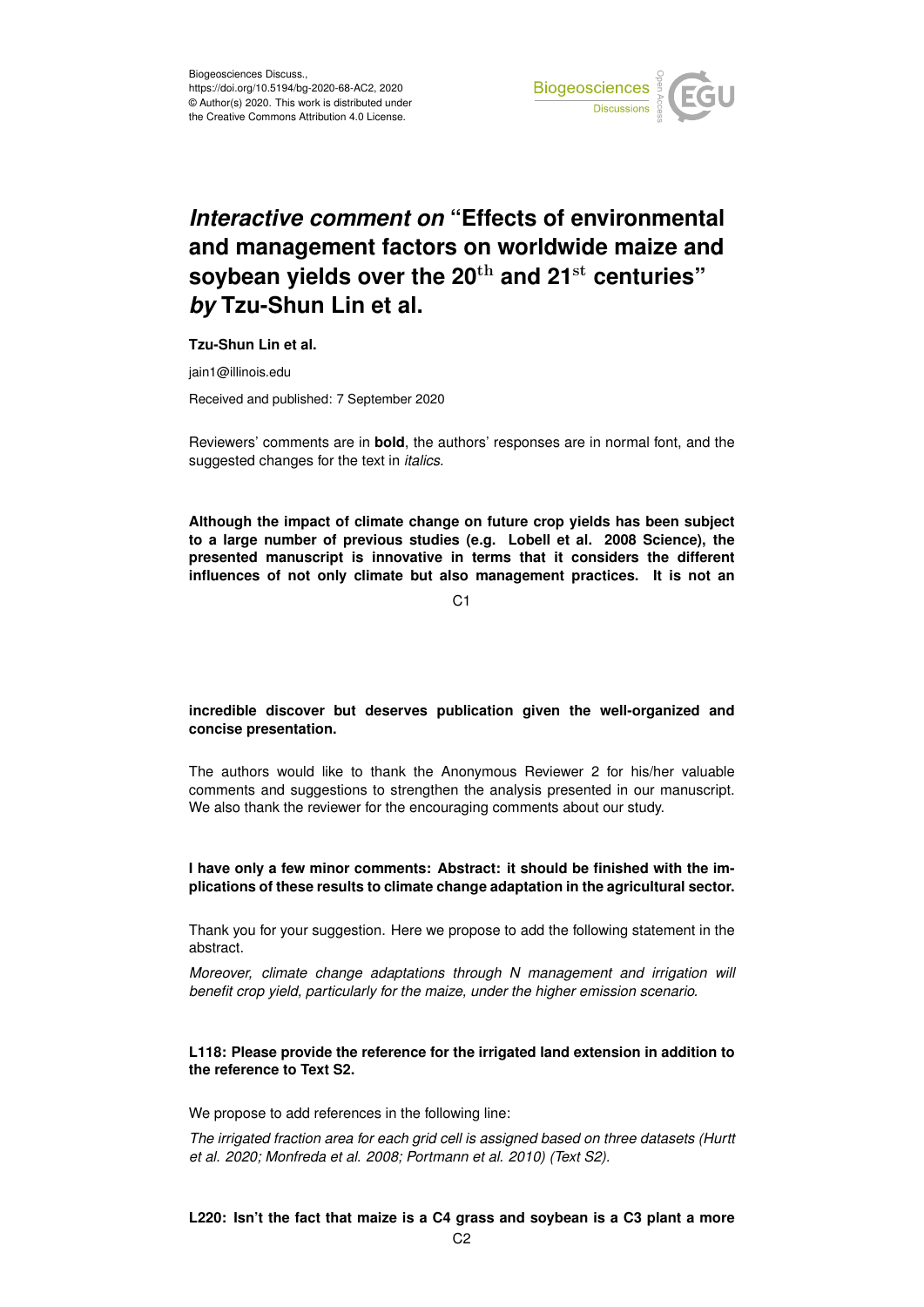#### **precise explanation for this?**

We thank the reviewer for this point and revise the text as follows:

*The yields for both crops increase across all regions due to the CO2 fertilization effect, but the increase is stronger for soybean than for maize, because soybean is a C3 crop and maize C4 crop. Therefore, photosynthesis for soybean is relatively less saturated under ambient [CO2] (McGrath and Lobell, 2013).*

## **L225: I wonder if the yield increase due to CO2 fertilization wouldn't change nutritional contents (e.g. C:N ratios) of harvested parts of soybean.(?)**

It is suggested that there is not much change in the C:N ratios of the harvested part of the soybean due to CO2 fertilization under growth chamber conditions (Zheng et al. 2020).

To address your points, we will add the following statement:

*It has been found that the C:N ratios of the harvested part of the soybean do not change much due to CO2 fertilization under growth chamber conditions (Zheng et al. 2020).*

## **L246: The sentence ends abruptly, please revise.**

We revise the sentence as follows:

*higher temperatures enhance the CO2 fertilization effect on net photosynthesis rate, because with rising temperature, both the specificity of Rubisco for CO2 and solubility*

 $C3$ 

*of CO2 in water decline relative to O2 (Bernacchi et al. 2006; Ruiz-Vera et al. 2013).*

# **L256: Statements like "not shown here" are increasingly less recommended by scientific journals like Biogeosciences. I suggest this spatial comparison is shown in the supplementary material.**

Thank you for your suggestion. We will add the following figure to the Appendix section.

Figure SX is attached as a Supplement Document

Figure SX. The spatial pattern of ISAM (a-b) and AgMIP maize and soybean yield changes (percent) under the RCP8.5 scenario in 2076-2085 (or ca. 2080) relative to 1996-2005. AgMIP estimated are the median (c-d) values for the 30 ensemble runs (six crop models results based on five climate model forcing data) (Deryng et al., 2016). The crop areas are masked based on the MIRCA2000 data set.

# REFERENCES CITED

Bernacchi, C. J., Leakey, A. D. B., Heady, L. E., Morgan, P. B., Dohleman, F. G., Mc-Grath, J. M., Gillespie, K. M., Wittig, V. E., Rogers, A., Long, S. P. and Ort, D. R.: Hourly and seasonal variation in photosynthesis and stomatal conductance of soybean grown at future CO2 and ozone concentrations for 3 years under fully open-air field conditions, Plant, Cell Environ., 29(11), 2077–2090, doi:10.1111/j.1365-3040.2006.01581.x, 2006.

Hurtt, G. C., Chini, L., Sahajpal, R., Frolking, S., Bodirsky, B. L., Calvin, K., Doelman, J. C., Fisk, J., Fujimori, S., Goldewijk, K. K., Hasegawa, T., Havlik, P., Heinimann, A., Humpenöder, F., Jungclaus, J., Kaplan, J., Kennedy, J., Kristzin, T., Lawrence, D., Lawrence, P., Ma, L., Mertz, O., Pongratz, J., Popp, A., Poulter, B., Riahi, K., Shevli